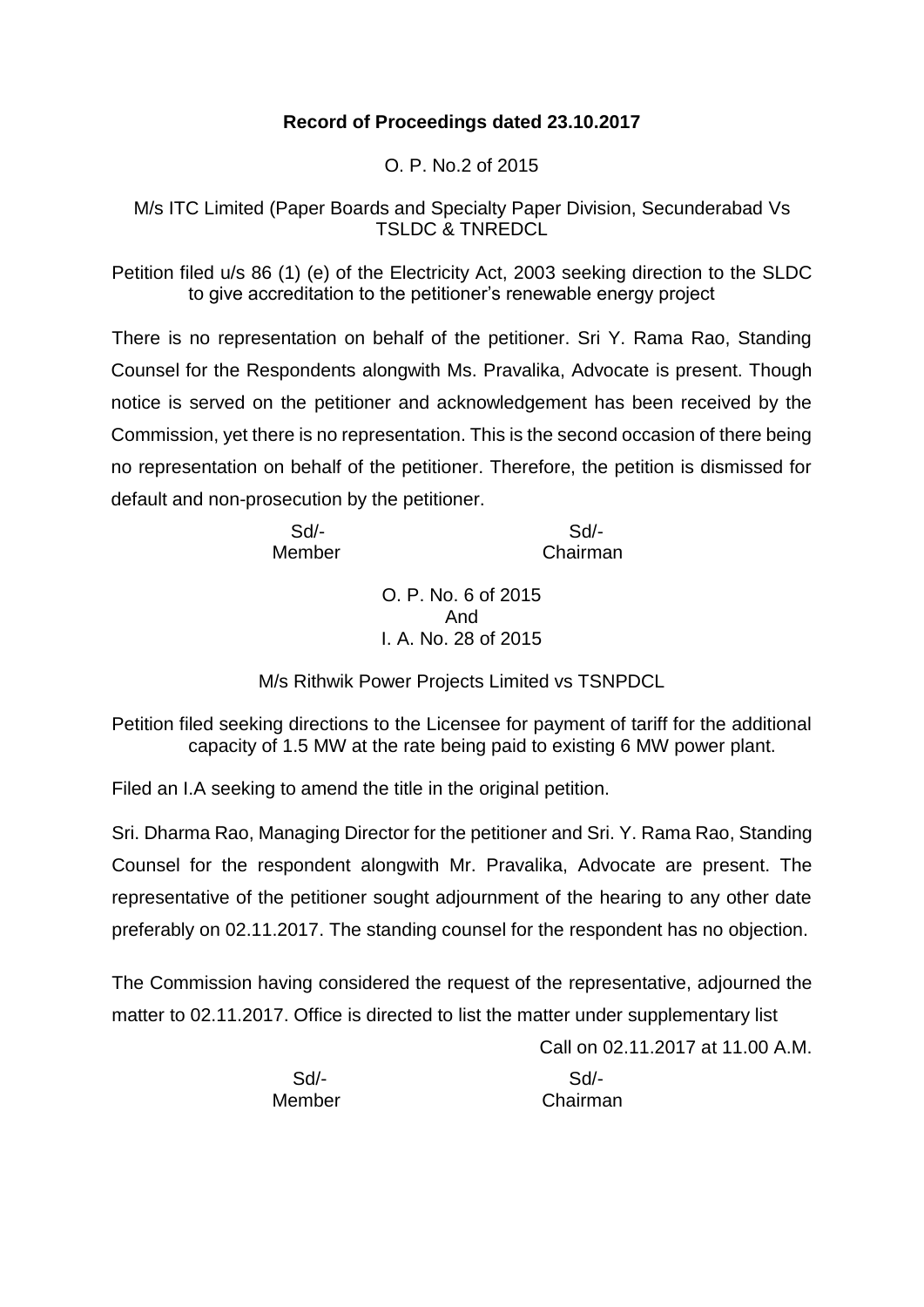O. P. No. 34 of 2015 And I. A. No. 17 of 2015 and I. A. No. 17 of 2017 and I. A. No. 18 of 2017

### Indian Wind Power Association vs NEDCAP, APCPDCL & APTRANSCO

Petition seeking issuance of regulation for determination of RE Tariff based on CERC terms and conditions for tariff determination from renewable sources regulation dated 16.09.2009 for procurement of wind energy by distribution licensee.

I. A. No. 17 of 2015 seeking to implead the petitioners as party / respondents in I. A. No. 17 of 2015

I. A. No. 17 of 2017 seeking the petitioners in I. A. No. 17 of 2015 to amend the title in I. A. No. 17 of 2015 and substitute new parties as respondents in it.

I. A. No. 18 of 2017 seeking to amend the title to the original petition by substituting the respondents No. 4 to 6 in place of respondents No. 1 to 3.

Sri. Yella Reddy, Advocate representing Sri. S.V.S. Chowdary, Advocate for the petitioner, Sri. Y Rama Rao, Standing Counsel for the Respondents alongwith Ms. Pravalika, Advocate and Smt. Rajeshwari, Asst. General Manager for impleading petitioners are present.

The advocate representing the counsel on record for the petitioner has requested the Commission to adjourn the case to any other date by giving at least four weeks time. He stated that the policy to be issued by the government is under process and likely to be available in short time. He also stated that he requires further time to place certain details as required by the Commission in the earlier hearing.

The Commission pointed out that the petitioner has to show how the petition by an association is maintainable, details of the projects, which are under implementation in the State of Telangana and the need for determining preferential tariff in terms of CERC regulation, when in fact the National Tariff Policy of 2016 provides for procurement of power of renewable energy sources except solid waste in competitive bidding route.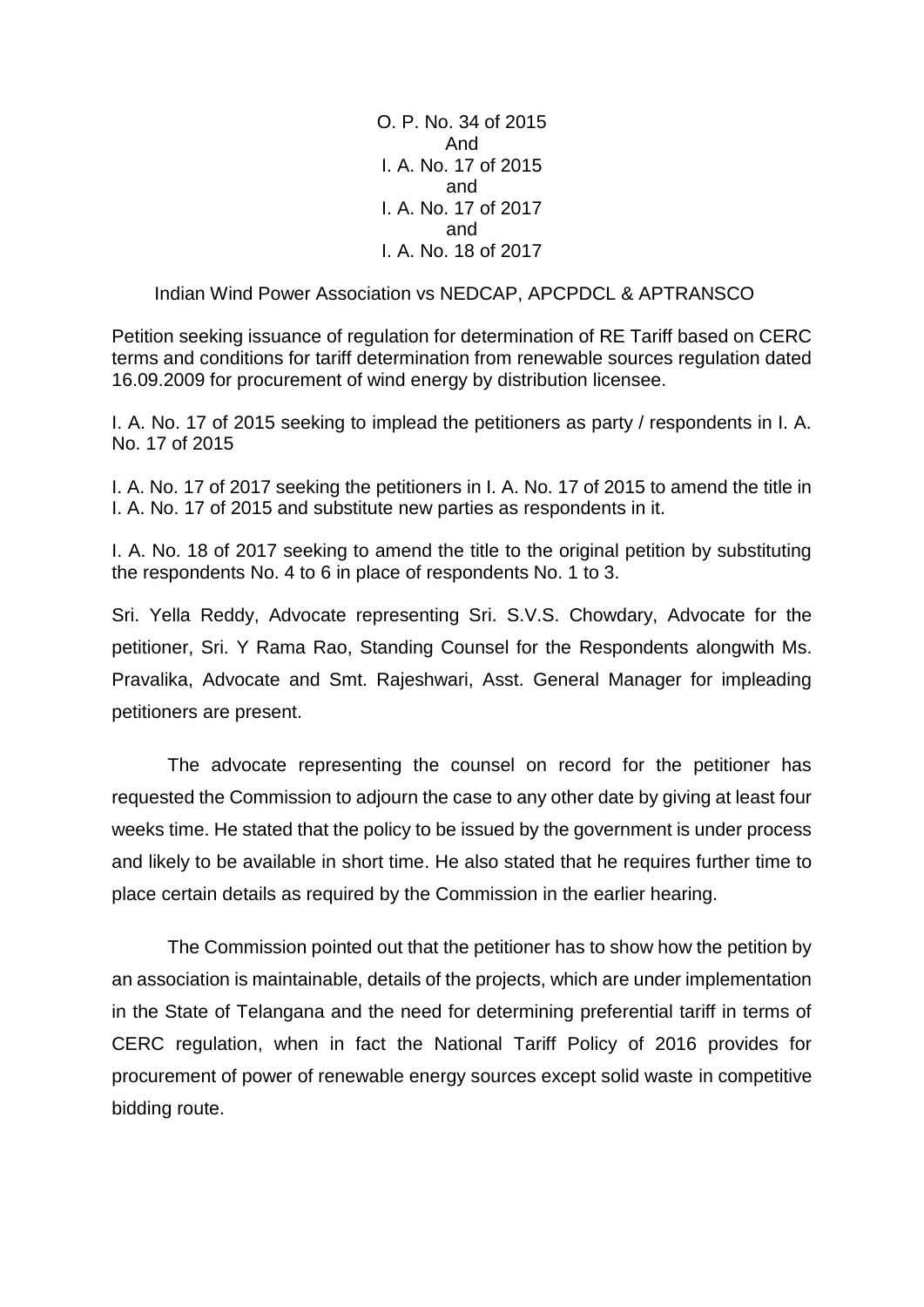Considering that the several aspects of information is sought by us, no date is fixed and the same will be intimated in due course.

Sd/- Sd/-

Member Chairman

## O. P. No. 35 of 2015 And I. A. No. 19 of 2017

M/s Axis Wind Energy Limited & 6 others vs GoAP & 6 others

Petition seeking framing guidelines determining evacuation policy and wheeling charges for captive generation or sale to third parties.

I. A. seeking amendment the title shown in the petition by deleting Respondents No. 5 & 6 and adding Respondents No. 8 to 10.

Smt. Rajeshwari, Asst. General Manager for the petitioner and Sri. Y. Rama Rao, Standing Counsel for the Respondents alongwith MS. Pravalika, Advocate are present.

The advocate representing the counsel on record for the petitioner in O. P. No. 34 of 2015 has requested the Commission to adjourn the case to any other date by giving at least four weeks time. He stated that the policy to be issued by the government is under process and likely to be available in short time.

The Commission pointed out that the petitioner has to show how the petition by an association is maintainable, details of the projects, which are under implementation in the State of Telangana and the need for determining preferential tariff in terms of CERC regulation, when in fact the National Tariff Policy of 2016 provides for procurement of power of renewable energy sources except solid waste in competitive bidding route.

Considering that the several aspects of information is sought by us, no date is fixed and the same will be intimated in due course.

| $Sd$ - | Sd       |
|--------|----------|
| Member | Chairman |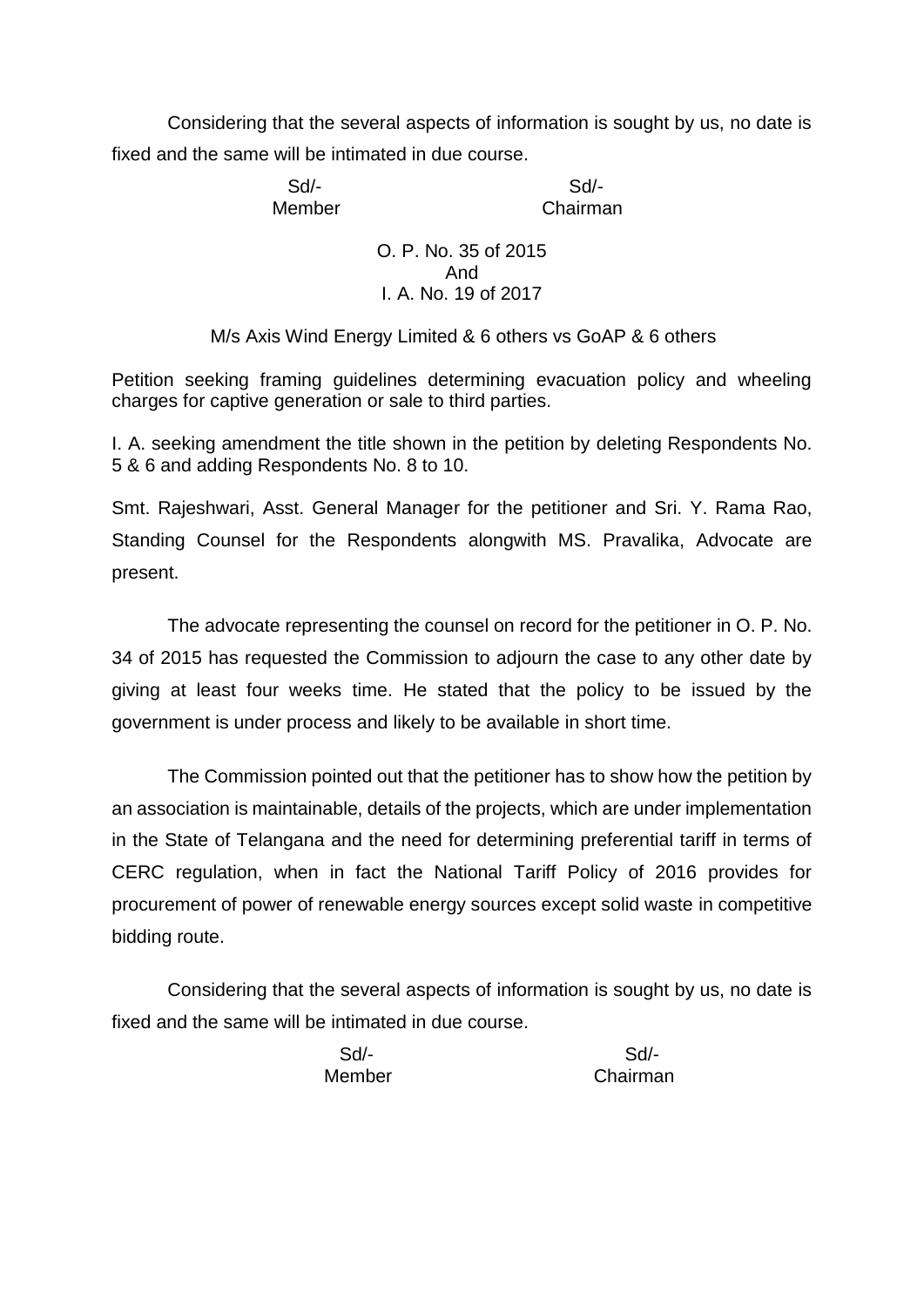# O. P. No. 51 of 2015 & I. A. No. 25 of 2015

## M/s Nile Limited Vs. CPDCL

Petitioner seeking directions for payment on the monthly power bills.

I.A. filed seeking amendment of title in the original petition.

There is no representation for the petitioner. Sri Y. Rama Rao, Standing Counsel for the respondents along with Ms. Pravalika, Advocate is present. The standing counsel for the respondents sought to represent that the matter involves the jurisdiction of the Commission and that therefore required to be adjourned till a decision on the issue is rendered by the Hon'ble High Court in the pending litigation before it.

The Commission has pointed out that the prayer of the petitioner is for payment of dues and the same may not attract the issue of jurisdiction. The standing counsel submitted that the issue in the petition is related to the combined state period. Having regard to the submissions of the standing counsel, the matter is adjourned with the observations that the Commission will take a view on the relief sought in the petition.

 Sd/- Sd/- Member Chairman

#### O. P. No. 80 of 2015

M/s. Singareni Callieries Company Ltd. Vs. TSNPDCL

Petition filed seeking for exemption from license granted by the erstwhile APERC

Sri. V. Vijendar, Chief General Manager (E&M) of the petitioner, Sri Y. Rama Rao, Standing Counsel for the respondents along with Ms. Pravalika, Advocate and Sri. B. V. Rao, Director of NPDCL are present. The representative of the petitioner stated that more than 80% of the supply connections given by the petitioner have been handed over to the licensee TSNPDCL. Though more than 4000 connections are to be handed over, physically about 2800 connections are completely in the licensee's fold upon transfer by the petitioner. In case of about 900 connections, the licensee has to undertake certain electrical works relating to up-gradation of line, installation of insulators and laying of transmission line for few kilometers. Unless these works are completed, physical transfer of such connections cannot take place as the power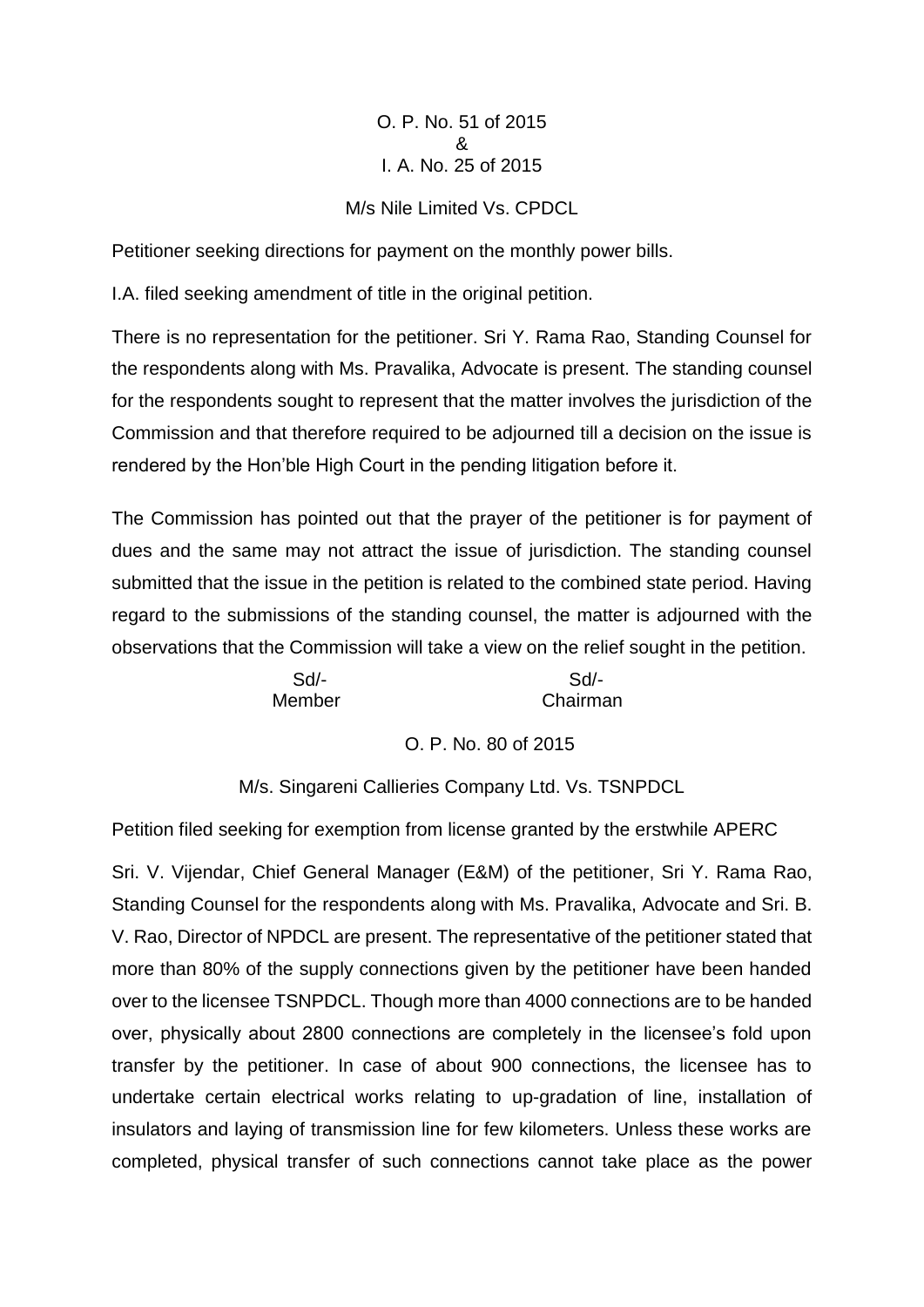supply cannot be disconnected and reconnected to the licensee immediately, because it will take some time and leaves a gap in supply of power.

The representative of the licensee while confirming the facts represented that they need some more time to complete the process of taking over service connections not relating to the petitioner in the course of the petitioner's activities. He stated that time is required for undertaking change of lines and insulators and undertaking the laying of transmission line. The representative of the petitioner stated that the delay has occurred in the last two months due to election work of employees and festive season. Both the representatives requested time until December, 2017 and emphatically confirmed that the total work relating to taking over of service connections not related to the petitioner's core and allied activities.

The Commission pointed out that the work would have been completed much earlier had there been coordination between the parties and coordinated meetings had been undertaken by them. It made it clear that the Commission is not here to direct or advise such course of action and it is for the parties to come forward to clear the situation arising out of the petition before this Commission. At any rate it was also made clear to the parties that no order will be passed extending the time period for completion of the process. The parties shall without fail file a completion report on or before 31.12.2017 about handing over of the service connections of power supply by the petitioner and taking over the same by the TSNPDCL. Based on such report, the Commission will pass the final order in the matter.

Sd/- Sd/-

Member Chairman

O. P. No. 86 of 2015

Indian Wind Power Association Vs. TSTRANSCO, TSDISCOMS & TGNREDCL

Petition filed for re-fixation of several factors that form part of the tariff

Sri. Yella Reddy, Advocate representing Sri. S. V. S. Chowdary, Counsel for the petitioner and Sri. Y. Rama Rao, Standing Counsel for the Respondents along with Ms. Pravalika, Advocate are present.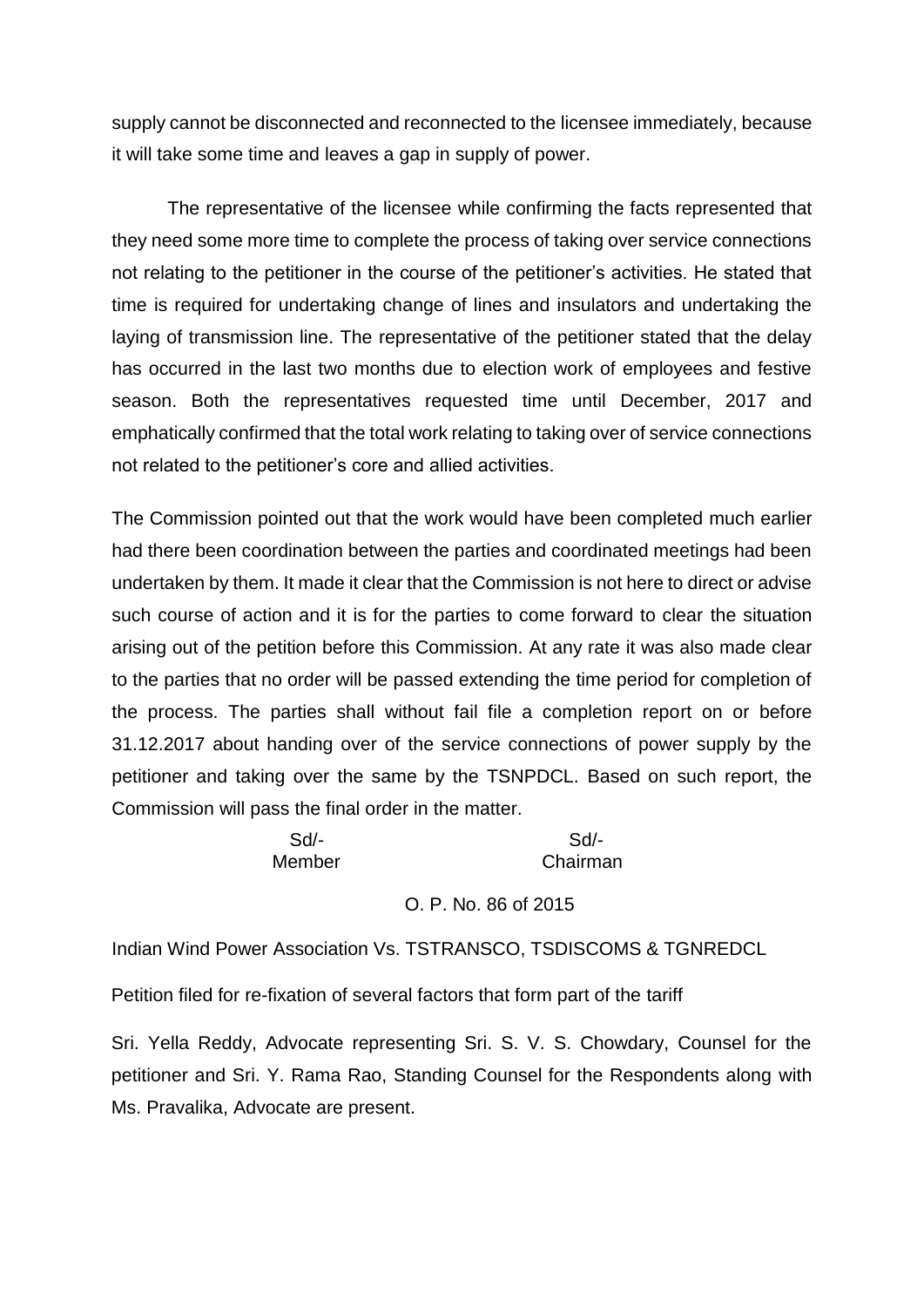The advocate representing the counsel on record for the petitioner has requested the Commission to adjourn the case to any other date by giving at least four weeks time. He stated that the policy to be issued by the government is under process and likely to be available in short time. He also stated that he requires further time to place certain details as required by the Commission in the earlier hearing.

The Commission pointed out that the petitioner has to show how the petition by an association is maintainable, details of the projects, which are under implementation in the State of Telangana and the need for determining preferential tariff in terms of CERC regulation, when in fact the National Tariff Policy of 2016 provides for procurement of power of renewable energy sources except solid waste in competitive bidding route.

Considering that the several aspects of information is sought by us, no date is fixed and the same will be intimated in due course.

 Sd/- Sd/- Member Chairman

> O. P. No 87 of 2015 & I. A. No. 30 of 2015

Wind independent Power Producers Association & another Vs TSDISCOMS

Petition filed seeking determination of tariff for wind energy projects beyond 31.03.2015.

Application filed for amendment of the title of the original petition.

Sri. M. Abhinay, Advocate representing Sri. P. Vikram, Advocate for the petitioners and Sri. Y. Rama Rao, Counsel for the respondents along with Ms. Pravalika, Advocate are present.

The advocate representing the counsel for the petitioners on record has stated that there is a petition for impleading the proposed petitioner as petitioner to the original petition. The said company is in the process of establishing the wind project. The association is an all India level association consisting of about 1600 members. The implead petitioner has the project being established in Telangana.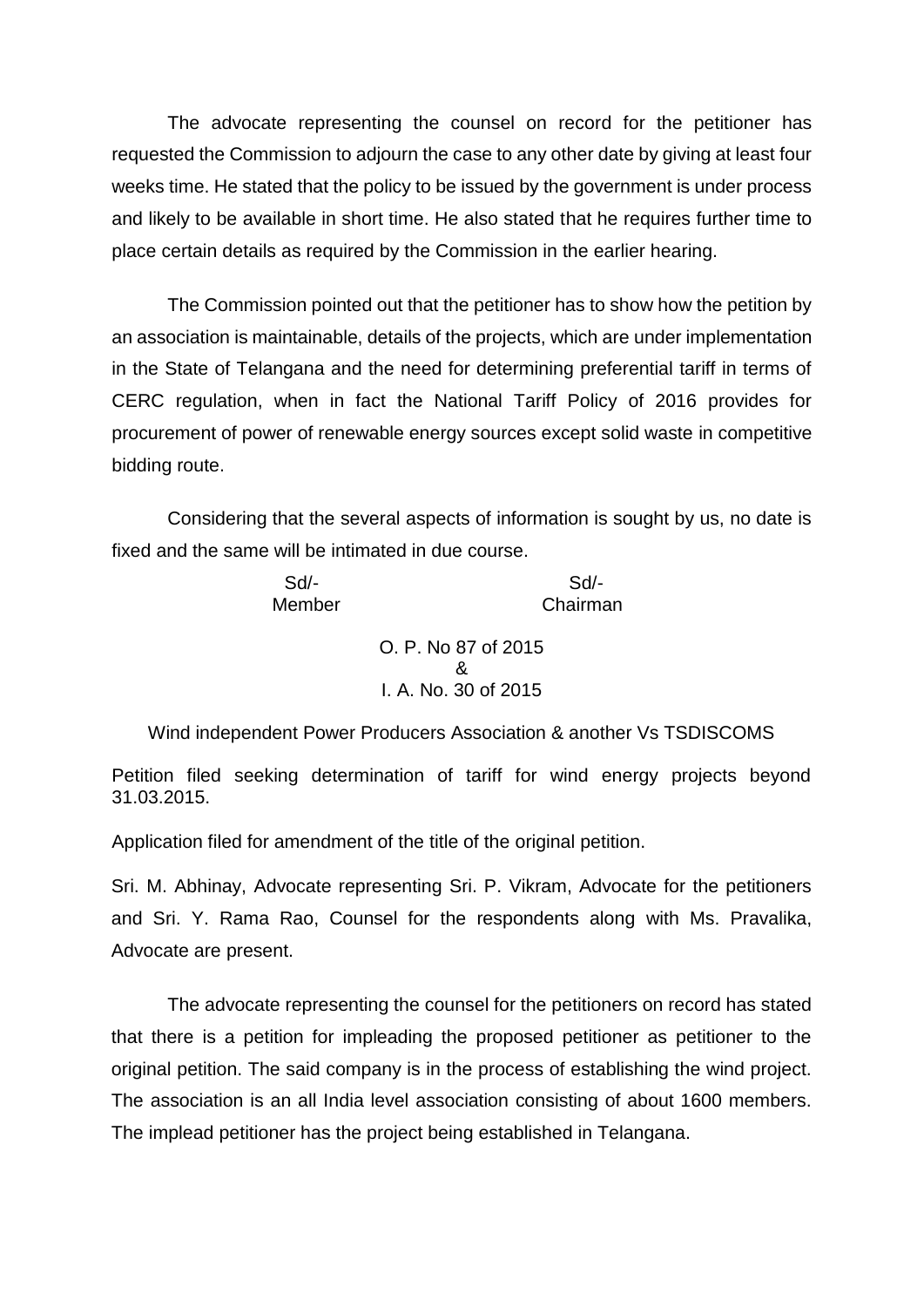The Commission required the petitioner to place before it the details of the projects as well as the members, who are establishing or have established wind projects in the State of Telangana. The advocate sought time to place on record every information as desired by the Commission and requested the Commission to post the matter to any date preferably either on 13<sup>th</sup> or 16<sup>th</sup> November, 2017.

The Commission having adjourned the similar matters has adjourned this matter also without any date.

 Sd/- Sd/- Member Chairman

## O. P. No. 89 of 2015

M/s Bhagyanagar India Limited vs Govt. of Telangana, TSSPDCL, TSTRANSCO and Officers

Petition filed questioning the action of the licensees in demanding payment of wheeling charges contrary to the tariff order dated 09.05.2014 of erstwhile APERC.

Sri. P. V. Durga Prasad, Manager (Legal) representing petitioner and Sri. Y. Rama Rao, Counsel for the Respondents alongwith Mr. Pravalika, Advocate are present. The representative of the petitioner stated that the petitioner has got the relief as prayed in the petition and amounts due to them have already been refunded by the licensee. Therefore, the present petition may be dismissed as withdrawn. The representative has also filed a memo upon the directions by the Commission. The standing counsel for the respondents has no objection to it. Accordingly, the petition is dismissed as withdrawn.

Sd/- Sd/-

Member Chairman

R. P. No. 7 of 2015 & I. A. No. 15 of 2015 In O. P. No. 13 / 2012

M/s. Axis Energy Venture (India) Pvt. Ltd., & its subsidaries Vs Indian Wind Energy Association, TSDISCOMs, APDISCOMs & Rayala Wind Power Co. Pvt. Ltd. (Implead petitioner)

Petition filed seeking to review the order dated 15.11.2012 passed in O. P. No. 13 of 2012, on the file of the erstwhile APERC.